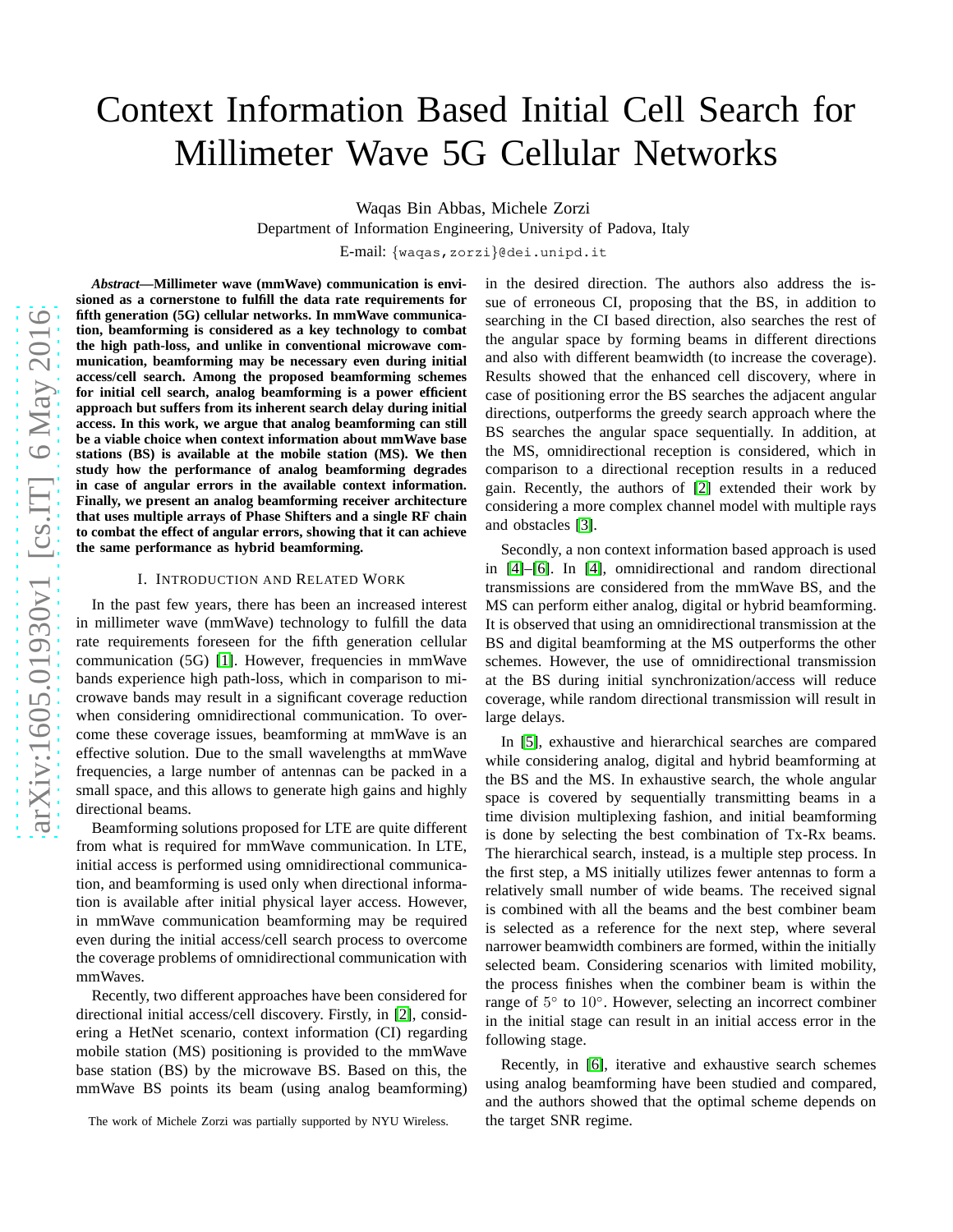# *A. Our Approach*

Analog beamforming (ABF) results in a lower power consumption compared to digital and hybrid beamforming (DBF and HBF) but has been shown to have comparable performance in terms of initial access probability when combined with an exhaustive search [\[5\]](#page-6-5). Although the exhaustive approach is not preferred in general due to its inherent search delay, the availability of CI can greatly improve its delay performance. To address this, in contrast to [\[2\]](#page-6-1), we consider the availability of CI at the MS, so that the MS, rather than searching the whole angular space, will form its combining beam only in the direction provided by the  $Cl<sup>1</sup>$  $Cl<sup>1</sup>$  $Cl<sup>1</sup>$ . This will result in a reduced initial cell search delay and, in comparison to omnidirectional reception (as in [\[2\]](#page-6-1)), the ABF at the MS will provide a higher gain. Moreover, the availability of CI at the BS does not necessarily minimize the delay, as if there are multiple MSs belonging to different beams the BS has to scan all of them, losing at least part of the delay savings. On the contrary, in initial cell search the MS typically listens to a single (or a small number of) BS, and therefore the availability of CI allows it to form a single beam in the right direction, thereby avoiding the beam scanning delay.

We consider a HetNet scenario for transferring the CI to the MS, where a microwave BS during the exchange of the initial control signals also transfers the location information of the mmWave BS (e.g., global positioning system (GPS) coordinates) to the MS. Due to the recent increase in location based applications and GPS positioning accuracy, GPS based CI may be considered as a viable option. We assume that the GPS coordinates of the MS are already available. The MS, after acquiring the CI, figures out the expected angle of arrival (AoA) and aligns its beam in the required direction to receive the initial synchronization signals from the mmWave BS. In this work, our results give a quantitative evaluation of the benefit of having CI, by measuring how much better a mmWave system can perform with the availability of CI. A detailed assessment of the cost of obtaining the CI is beyond the scope of this paper, and is left as future work.

Specifically, in this paper we address the following issues:

- how ABF with CI performs in comparison to ABF with non CI based approaches (Random [\[4\]](#page-6-3) and Exhaustive [\[5\]](#page-6-5) search);
- how the angular error in the provided CI will affect the performance of the initial access process;
- how the optimal number of MS antennas that results in the best access performance varies with the angular error in the available CI.

Finally, we propose an analog beamforming based phase shifters network (PSN) architecture (see Figure [1\)](#page-2-0) to mitigate the effect of the angular error in the available CI, and also compare its performance with hybrid and digital beamforming in terms of initial access error and power consumption.

The rest of the paper is organized as follows. In Section [II,](#page-1-1) we define the MIMO based system with beamforming and extend the idea to CI and also present our PSN architecture. Next, we discuss the simulation results for the different mentioned beamforming schemes in Section [III,](#page-3-0) and finally conclude the paper in Section [IV.](#page-5-0)

# II. SYSTEM MODEL

<span id="page-1-1"></span>Consider a downlink mmWave MIMO communication system, with  $N_{BS}$  BS antennas and  $N_{MS}$  MS antennas. A typical MIMO received signal model, without considering beamforming, is given as [\[8\]](#page-6-7)

$$
\mathbf{y} = \sqrt{P} \mathbf{H} \mathbf{s} + \mathbf{n} \tag{1}
$$

where **H** is  $N_{MS} \times N_{BS}$  matrix which represents the channel between the BS and the MS, **s** and **y** are the transmitted and received symbol vectors, respectively,  $P$  is the transmitted power, and n is the complex white Gaussian noise,  $\mathbf{n} \sim \mathcal{CN}(0, \sigma^2)$ . The mmWave MIMO channel can be modeled with a few scatterers  $(L)$  [\[1\]](#page-6-0) and is well represented by the following geometric model [\[9\]](#page-6-8)

$$
\mathbf{H} = \sqrt{\frac{N_{BS}N_{MS}}{\rho L}} \sum_{l=1}^{L} \eta_l \mathbf{a}_{MS}(\phi_l) \mathbf{a}_{BS}^H(\theta_l)
$$
(2)

where H represents the conjugate transpose,  $\rho$  is the pathloss,  $\eta_l$  is the complex gain associated with the  $l^{th}$  path,  $\mathbf{a}_{MS}$  and  $\mathbf{a}_{BS}$  are the spatial signatures of the MS and the BS, respectively, and  $\phi_l$  and  $\theta_l \in [0, 2\pi)$  represent the AoA and angle of departure (AoD) of the  $l^{th}$  path at the MS and the BS, respectively. In this paper, for simplicity we restrict our analysis to single path line of sight (LOS) scenarios and therefore will not consider the subscript  $l$  in further analysis, whereas the study of a multi-path scenario is left as future work. Moreover, both the MS and the BS are equipped with a uniform linear array (ULA). Now, considering the ULA at the BS,  $\mathbf{a}_{BS}$  is defined as

$$
\mathbf{a}_{BS} = \frac{1}{\sqrt{N_{BS}}} [1, e^{j(2\pi/\lambda)d\sin(\theta)}, ..., e^{j(N_{BS}-1)(2\pi/\lambda)d\sin(\theta)}]^T
$$
\n(3)

where  $T$  represents the transpose,  $d$  is the spacing between antenna elements, and  $\lambda$  is the wavelength of the transmitted signal. For  $d = \lambda/2$ ,  $\mathbf{a}_{BS}$  becomes

$$
\mathbf{a}_{BS} = \frac{1}{\sqrt{N_{BS}}} [1, e^{j\pi \sin(\theta)}, ..., e^{j(N_{BS} - 1)\pi \sin(\theta)}]^T
$$
 (4)

and the spatial signature  $\mathbf{a}_{MS}$  can be defined similarly.

#### *A. Signal Model with Analog Beamforming*

The received signal, after applying beamforming and combining at the transmitter (the BS) and the receiver (the MS), can be written as

<span id="page-1-2"></span>
$$
y = \sqrt{P} \mathbf{w}_{MS}^H \mathbf{H} \mathbf{w}_{BS} s + \mathbf{w}_{MS}^H \mathbf{n}
$$
 (5)

where  $w_{BS}$  and  $w_{MS}$  are the transmit beamforming and receiver combining vectors, respectively. For simplicity in the

<span id="page-1-0"></span><sup>&</sup>lt;sup>1</sup>The initial cell search delay associated with the directional communication (for  $N_{BS} = 64$  and  $N_{MS} = 16$  with ABF) is roughly around 10 ms [\[7\]](#page-6-6), and is small enough to ingnore the rotational motion of the MS, which makes the directional signal reception at the MS a feasible option.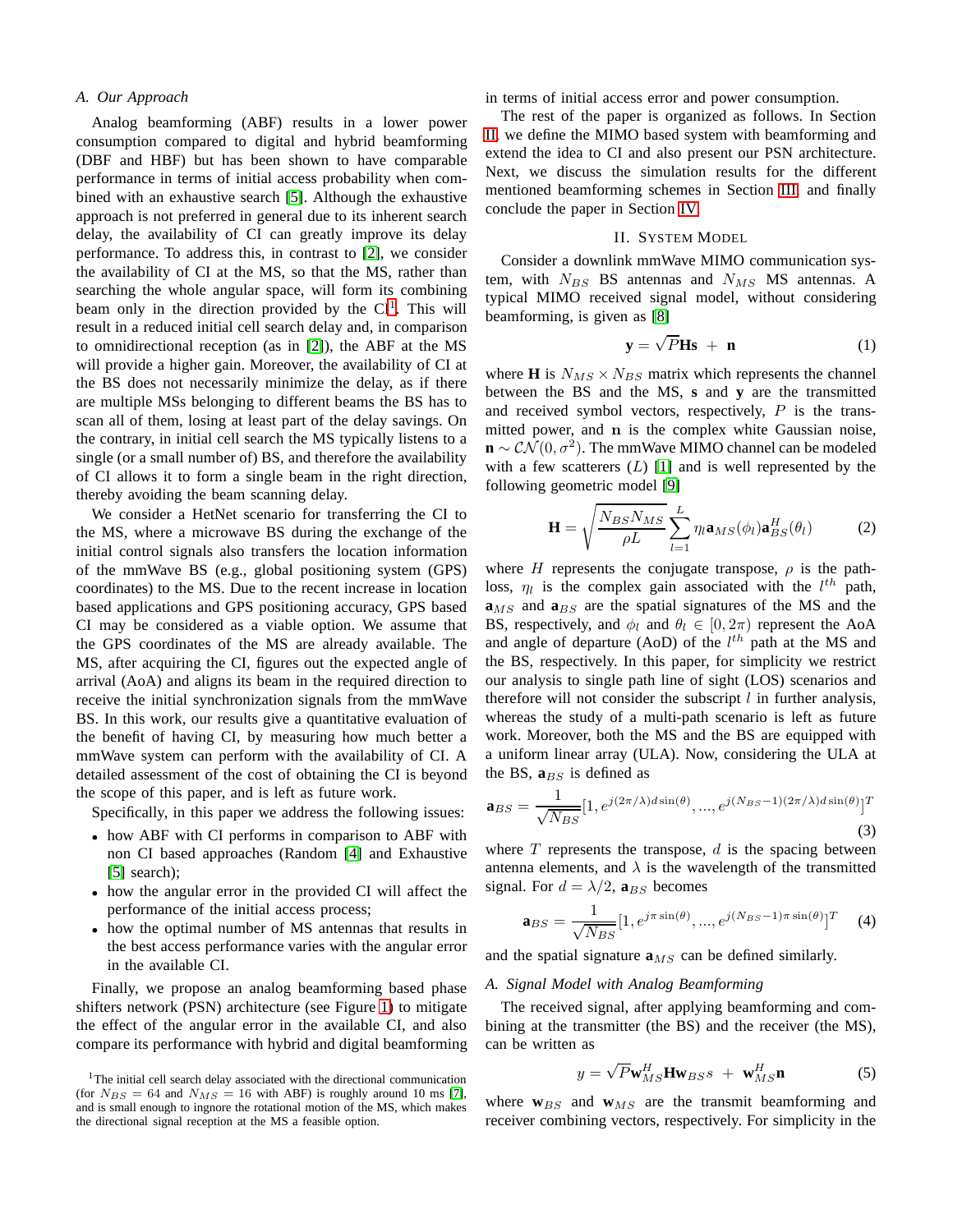

<span id="page-2-0"></span>Figure 1. A Phase Shifters Network based receiver architecture.

notation, the subscripts for the BS and the MS are removed in our general description of beamforming vectors, however, we explicitly use them whenever necessary.

Considering ABF, the beamforming vector **w** models the analog phase shifters which apply successively progressive phases to the antenna elements. These phase shifters are digitally controlled and thus result in a finite number of possible phases. Considering  $q$  quantization bits,  $2^q$  different phases can be applied to each element of an antenna array. The set of these quantized phases is represented as

$$
t = \left\{0, 2\pi(\frac{1}{2^q}), 2\pi(\frac{2}{2^q}), \dots, 2\pi(\frac{2^q-1}{2^q})\right\}
$$
 (6)

and with N antennas, a codebook of  $2^{qN}$  beamforming vectors can be generated. However, in order to reduce the complexity, we only consider a subset of this codebook, and let  $W =$  $[\mathbf{w}^1 \ \mathbf{w}^2 \ \dots \ \mathbf{w}^{N_q}]$  represent an  $N \times N_q$  reduced size codebook, where each column of **W** represents a unique beamforming vector. Now for a quantized phase  $\vartheta_i \in t$ , we generate the receiver combining vector  $w^i$  as

<span id="page-2-1"></span>
$$
\mathbf{w}^{i} = \frac{1}{\sqrt{N}} [1, e^{j\vartheta_{i}}, e^{j2\vartheta_{i}}, ..., e^{j(N-1)\vartheta_{i}}]^{T}
$$
 (7)

where  $i = 1, 2, \ldots N_q$ . Moreover, we set the cardinality of **W** as  $card(\mathbf{W}) = N_q = 2N$ , and therefore by definition of  $\mathbf{w}^i$  in [\(7\)](#page-2-1), the required number of quantization bits is  $q = \log_2(2N)$ . This gives an acceptable performance, as shown in [\[10\]](#page-6-9). The transmitter and the receiver beamforming vectors are assumed to be defined according to the above approach, and  $W_{MS}$  and  $W_{BS}$  represent the beamforming codebooks at the MS and the BS, respectively.

# *B. MS Combining Vector Selection with the Available CI*

We consider a scenario where the BS transmits sequentially in different angular directions using ABF, and the MS combines the received signal with a combining vector selected based on the available CI. Note that the quantized phase  $\vartheta_i$ is related to the physical AoA ( $\phi$ ) as  $\phi = \sin^{-1}(\vartheta_i/\pi)$ . The MS first estimates the CI based AoA ( $\phi_{CI}$ ) and then identifies  $\vartheta_i$  that minimizes the angular distance with  $\phi_{CI}$ . Finally, the combining vector that corresponds to the best

 $\vartheta_i$  is selected. This combining vector maximizes the norm  $|\mathbf{w}^i_{MS}$  $\mathbf{H}_{\mathbf{a}_{MS}(\phi_{CI})}$ , where  $\mathbf{a}_{MS}(\phi_{CI})$  represents the CI based estimated spatial signature at the MS. This maximization problem can be expressed as

$$
\mathbf{w}_{MS}^{\star} = \underset{\mathbf{w}_{MS}^{i}}{\arg \max} |\mathbf{w}_{MS}^{i}^{H} \mathbf{a}_{MS}(\phi_{CI})|
$$
\n
$$
s.t. \mathbf{w}_{MS}^{i} \in \mathbf{W}_{MS}
$$
\n(8)

<span id="page-2-2"></span>the formulation of [\(8\)](#page-2-2) also maximizes the signal to noise ratio  $(SNR)$  of the received signal (Equation [\(5\)](#page-1-2)), expressed as

<span id="page-2-6"></span>
$$
SNR = \frac{|\mathbf{w}_{MS}^H \mathbf{H} \mathbf{w}_{BS}|^2 P}{||\mathbf{w}_{MS}^H||^2 \sigma^2}
$$
(9)

where P is the power of the transmitted signal, and  $\sigma^2$  is the noise power.

We now extend this approach by considering an error in the available CI. This will add an angular error  $\phi_e$  to the estimated AoA, which may result in a wrong selection of  $\vartheta_i$  and  $\mathbf{w}_{MS}$ , which finally decreases the  $SNR$  of the received signal. We model  $\phi_e$  as uniformly distributed in  $[-\phi_e^{max}, \phi_e^{max}]$ , where  $\phi_e^{max}$  represents the maximum angular error<sup>[2](#page-2-3)</sup>. The amount by which  $\phi_e$  affects the selection of  $\vartheta_i$  is related to the 3 dB beamwidth  $\theta_{BW}$  of the antenna array, which for a ULA with  $d = \lambda/2$  and N antennas can be computed as  $\theta_{BW} =$  $2 \sin^{-1}(0.891/N)$  [\[11\]](#page-6-10). Therefore, for a reliable performance it is desirable to have  $\phi_e^{max} \leq \theta_{BW}$ . However, to address larger  $\phi_e^{max}$ , i.e.,  $\phi_e^{max} > \theta_{BW}$ , one possible solution is to increase  $\theta_{BW}$  by reducing the number of antennas at the cost of a reduced gain. The other option is to form multiple beams simultaneously, as discussed in the next section.

#### *C. Phase Shifters Network to Combat* φ<sup>e</sup>

The performance of ABF (which only results in a single beam) starts degrading as  $\phi_e^{max}$  becomes comparable to  $\theta_{BW}$ . A solution to mitigate the effect of large  $\phi_e^{max}$  is to form multiple simultaneous beams and then identify among them the best combining vector. HBF or DBF are attractive options to form multiple simultaneous beams<sup>[3](#page-2-4)</sup>, but at the cost of higher power consumption. Compared to a fully Digital architecture (DBF), HBF is preferred for mmWave communication due to its lower power consumption because of its reduced number of RF chains. However, the required number of ADCs in HBF, which are considered as the main power hungry blocks in mmWave receiver design, increases proportionally to the number of RF chains. Therefore, in comparison to ABF, HBF and DBF may result in significantly higher power consumption<sup>[4](#page-2-5)</sup>.

<span id="page-2-3"></span><sup>2</sup>The general trends followed by different beamforming schemes (as shown in Section [III\)](#page-3-0) will be maintained if different angular error distributions are used.

<span id="page-2-4"></span><sup>3</sup>For details regarding HBF and DBF, see [\[9\]](#page-6-8) and [\[12\]](#page-6-11), respectively.

<span id="page-2-5"></span><sup>4</sup>However, a more detailed power consumption analysis that takes into account all components in addition to the ADCs reveals that there are interesting tradeoffs, and there exist regimes in which DBF may actually be a more convenient choice than HBF and in some cases even almost as good as ABF [\[13\]](#page-6-12).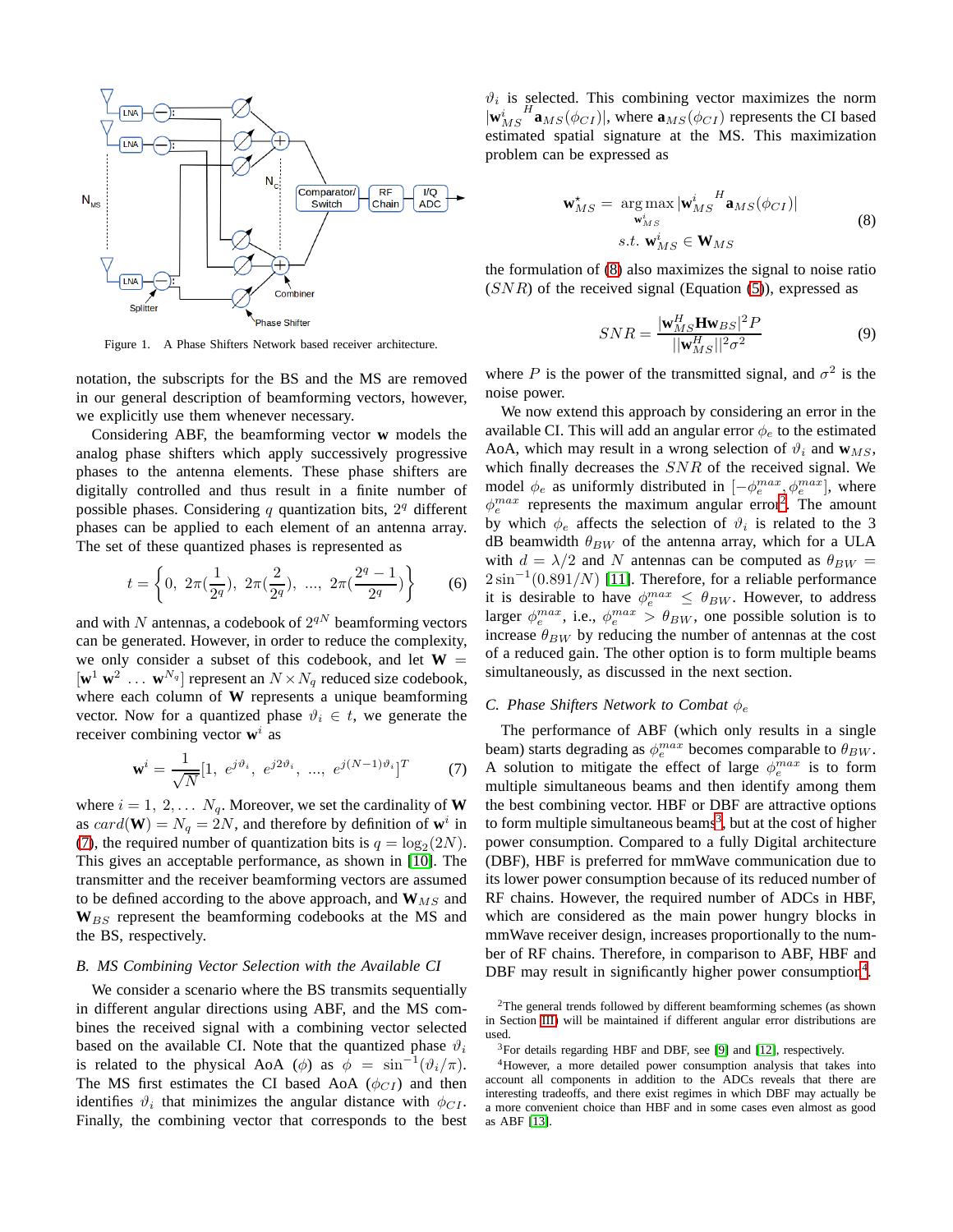To jointly address the issue of higher power consumption and large  $\phi_e^{max}$ , we propose a phase shifters network (PSN) architecture. The architecture of PSN is similar to ABF but instead of forming a single beam with one combining vector, PSN allows the formation of multiple beams simultaneously by using multiple combining vectors. The idea is to form multiple beams and identify the best combining vector which corresponds to the desired AoA all in the analog domain. Therefore, PSN provides a power efficient design with only two ADCs (for the inphase and the quadrature phase signals), whereas in HBF the number of ADCs is directly proportional to the number of RF chains. The PSN receiver architecture is<br>the main Figure 1 and the main discontinued in Strag replacements shown in Figure [1,](#page-2-0) where  $N_C$  is the number of number of simultaneous beams is equal to  $N_C$ , where phase shifters connected to a particular combiner represent a unique receiver combining vector. The received signal is combined with  $N<sub>C</sub>$  combining vectors and the output of each combiner is compared using a comparator and with the help of a switch only the output of the best combiner (the one with the strongest signal) is forwarded to the ADC for further digital processing.

The architecture of PSN is also similar to HBF, with the exception that it consists of a single RF chain and allows beamforming only in the analog domain. Therefore, in comparison to HBF and DBF, PSN does not provide the advantages of digital beamforming. However, during cell search the inherent advantages of digital beamforming like multiplexing, interference cancellation or multiuser communication are not required at the MS<sup>[5](#page-3-1)</sup>. Therefore, PSN, thanks to its lower power consumption receiver design, is a viable option for mmWave initial cell search.

To form multiple beams, the selection of the main combining vector for PSN follows a similar formulation as in Equation [\(8\)](#page-2-2). However, in contrast to ABF where only a single combining vector is required, to form multiple beams in PSN  $N_C$  different combining vectors from codebook  $W_{MS}$  must be used. Among the  $N_C$  different combining vector, the main combining vector is selected according to [\(8\)](#page-2-2), while the other  $N_C - 1$  combining vectors are selected from  $W_{MS}$  such that they have minimum angular distance from the main combining vector. According to the formation of the combining matrix  $W_{MS}$ , this results in a selection of  $N_C - 1$  combining vectors that are adjacent to the main combining vector. This is a suitable choice as  $W_{MS}$  is generated in a way to ensure that the gain fluctuation among any two adjacent combining vectors is within 1 dB [\[10\]](#page-6-9).

#### III. SIMULATION SETUP AND RESULTS

<span id="page-3-0"></span>In our performance evaluation, we assume that the CI of the mmWave BS is already available at the MS and with this location information the MS can point its beam in the



<span id="page-3-2"></span>Figure 2. A comparison of Random Search, Exhaustive Search, and CI based schemes.

desired direction. We also assume that the mmWave BS always transmits the signal in different directions sequentially using ABF, while for a better comparison different beamforming schemes are considered at the MS. A more comprehensive comparison considering different beamforming options also at the BS is left for future study.

In our simulations, we consider a single path LOS scenario  $(L = 1)$ , Rician fading with  $k = 10$ , carrier frequency of 28 GHz, transmit power of 30 dBm, noise figure of 5 dB, thermal noise power of −174 dBm/Hz, path-loss exponent of 2.2, and 64 transmit antennas at the BS. The simulation results are averaged over  $10<sup>5</sup>$  different channel realizations for each Tx-Rx distance. We evaluate the performance in terms of access error probability  $P_{AccEr}$ , which is defined as the probability that the  $SNR$  of the received signal at the MS (Eq. [\(9\)](#page-2-6)) is below a certain threshold Θ.

$$
P_{AccEr} = \Pr(SNR < \Theta) \tag{10}
$$

In our simulations this threshold  $\Theta$  is set to  $-4$  dB [\[5\]](#page-6-5).

We start with a comparison of our proposed CI (with ABF) based initial cell search scheme with two non CI (with ABF) approaches, namely Random search (RS) [\[4\]](#page-6-3) and Exhaustive search (ES) [\[5\]](#page-6-5). Figure [2](#page-3-2) shows how  $P_{AccEr}$  for CI and non CI based approaches varies for different values of Tx-Rx Distance and  $N_{MS}$ . Results show that RS performs worst in comparison to the other two schemes. This is because in RS a MS forms its beam in a randomly selected direction, and therefore it is less likely to form a beam in the required direction, which results in a higher initial access error. Also in RS, as  $N_{MS}$  increases, the beamwidth gets narrower and the MS has to form more beams to cover the complete angular space, and therefore the probability of finding the right combining beam decreases, which results in an increase in  $P_{AccEr}$ . On the other hand ES, where a MS searches the whole angular space sequentially, and our proposed CI based initial cell search approach show similar performance. However, considering ABF both at the BS and the MS, the exhaustive approach has a large search delay because  $card(\mathbf{W}_{BS}) \times card(\mathbf{W}_{MS})$  joint angular directions

<span id="page-3-1"></span><sup>5</sup> Note that, in order to get the highest energy efficiency in the first phase of initial access while enjoying the advantages of digital beamforming in subsequent phases and during data communication, the PSN architecture can be easily converted to HBF by switching the output of each combiner to a separate RF chain rather than to the comparator. A detailed study of such hybrid architecture is part of our future work.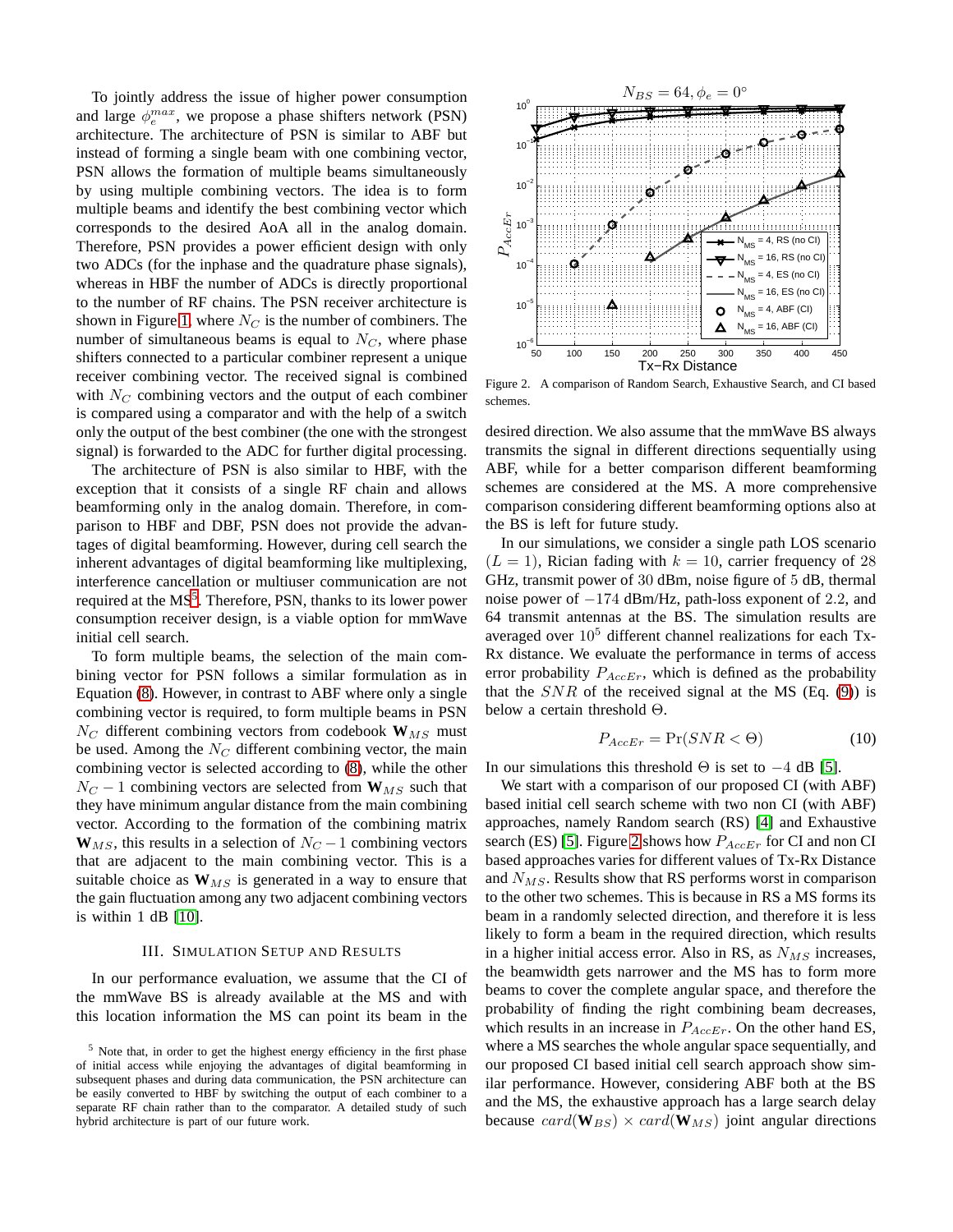

<span id="page-4-0"></span>Figure 3. Access error probability vs Tx-Rx distance for ABF with CI for different values of  $N_{MS}$  and with  $\phi_e^{max}$ .

need to be considered, whereas for our CI based approach this search delay is reduced to  $card(\mathbf{W}_{BS}) \times 1$ , at the cost of obtaining CI. For the rest of this section, the performance evaluation is only focused on the CI based approach. We now discuss how the CI based approach performs in the presence of the angular error in the available CI, and also how this angular error is related to  $N_{MS}$ .

In Figure [3,](#page-4-0)  $P_{AccEr}$  is plotted for different values of  $\phi_e^{max}$ , while considering 4 and 16 antennas at the MS, respectively. As expected, for  $\phi_e^{max} = 0$ , with an increase in  $N_{MS}$  the beamforming gain increases, and therefore  $P_{AccEr}$  decreases. For both  $N_{MS} = 4$  and  $N_{MS} = 16$ ,  $P_{AccEr}$  increases with an increase in the Tx-Rx distance or the angular error  $\phi_e$ . The increase in  $P_{AccEr}$  with an increase in  $\phi_e^{max}$  for  $N_{MS} = 4$ is not very significant due to its wider beamwidth  $(\theta_{BW}^4 =$ 25.7°). However, in the case of  $N_{MS} = 16$ , the beamwidth decreases ( $\theta_{BW}^{16} = 6.38^{\circ}$ ), and therefore with an increase in the angular error it is more likely that the incoming signal will not fall within  $\theta_{BW}$ , and this results in a significant increase in  $P_{AccEr}$ .

Figure [3](#page-4-0) also highlights how the angular error is related to the optimal number of receive antennas. It is observed that when the angular error starts falling outside of  $\theta_{BW}$  of the estimated beam,  $P_{AccEr}$  also increases. Therefore, an increase in  $N_{MS}$  makes it more susceptible to angular errors and hence results in even worse performance. It is obvious from Figure [3](#page-4-0) that the optimal number of antennas varies with  $\phi_e^{max}$ . For instance, with  $\phi_e^{max} = 0^\circ$ ,  $N_{MS} = 16$  is the better option, whereas for  $\phi_e^{max} = 10^\circ$ ,  $N_{MS} = 4$  performs better than  $N_{MS} = 16$ . Moreover, for  $\phi_e^{max} = 5^{\circ}$ ,  $N_{MS} = 16$  has a lower  $P_{AccEr}$  for Tx-Rx distance 50 m and above, whereas below 50 m  $N_{MS} = 4$  is a preferable choice. This shows a tradeoff between distance dependent path-loss and  $\phi_e$ . At short Tx-Rx distance,  $\phi_e$  has more significance on  $P_{AccEr}$ and therefore  $N_{MS} = 4$  performs better, however as the Tx-Rx distance increases the path-loss also increases and therefore  $N_{MS} = 16$  with higher beamforming gain results in a lower



<span id="page-4-1"></span>Figure 4. Access error probability vs Tx-Rx distance for ABF and PSN with  $N_C = 3$ .

 $P_{AccEr}$ .

We now compare the performance of PSN with ABF and show how PSN can mitigate the effect of  $\phi_e$ . For PSN, we consider  $N_C = 3$ . Figure [4](#page-4-1) presents a comparison of ABF and PSN for different angular errors. For both schemes,  $P_{AccEr}$  increases with an increase in  $\phi_e^{max}$  or Tx-Rx distance. However, PSN performs better than ABF, and is less prone to a small increase in  $\phi_e^{max}$ . For instance, the performance of PSN is unaffected for  $\phi_e^{max} = 5^\circ$ , whereas there is an increase in  $P_{AccEr}$  for  $\phi_e^{max} = 10^\circ$ . This is because the PSN architecture allows to form multiple simultaneous beams and is able to capture the signal energy even in the presence of angular errors. The performance of PSN in case of angular error improves with  $N_C$ , as a larger  $N_C$  will result in more combiner beams covering more angular space and thus is less susceptible to angular errors.

As PSN outperforms ABF in case of erroneous CI, we now further evaluate its performance by comparing it with HBF and DBF. In simulations, for PSN and HBF  $N_C = N_{RF} = 3$ .

Figure [5](#page-5-1) presents a comparison of DBF and HBF with PSN. It is depicted that DBF shows a stable performance with an increase in the angular error. This is because DBF allows to form multiple beams which allows the MS to look in all angular directions simultaneously, and therefore the performance of DBF is not effected by angular errors (but at the cost of higher power consumption). Note that the performance of PSN and HBF for small angular errors is similar to that of DBF.

Moreover, for  $\phi_e^{max} = 0^\circ$ , HBF results in a slightly lower  $P_{AccEr}$  than PSN due its additional digital baseband combiners (which further minimizes the distance between  $\phi_{CI}$ and  $\vartheta_i$ ), but the performance difference between PSN and HBF diminishes with an increase in  $\phi_e^{max}$ . Also, note that the digital baseband combiner in HBF requires additional RF chains, which results in higher power consumption. Therefore, PSN is a viable solution as it provides significant power savings at the cost of only a small performance degradation at lower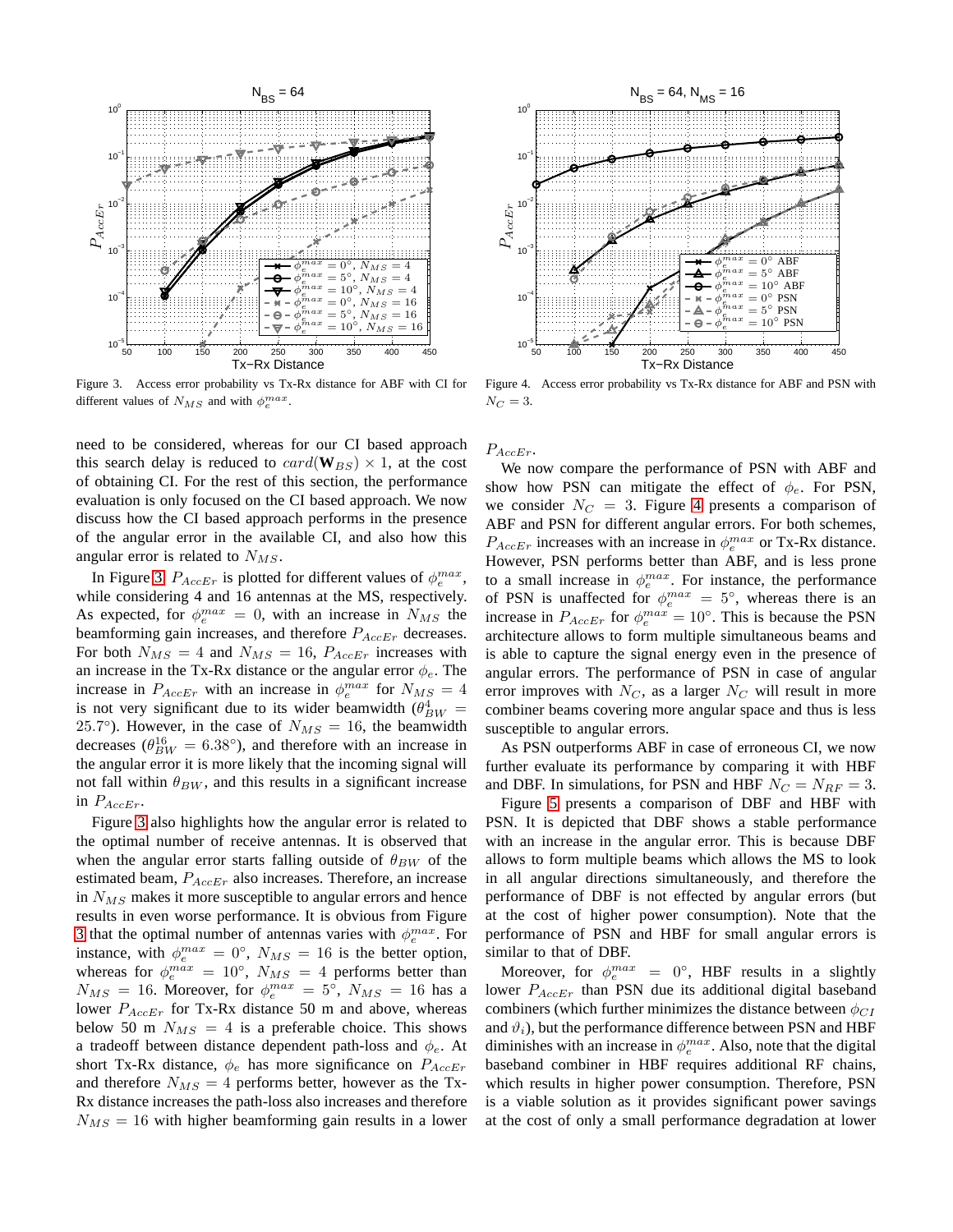

<span id="page-5-1"></span>Figure 5. Access error probability vs Tx-Rx distance for PSN, HBF and DBF.

 $\phi_e^{max}$ .

In order to make the above considerations about power consumption of the various beamforming schemes more precise, we study how the total receiver power consumption  $P_{Tot}$ , varies with an increase in the number of ADC bits for ABF, DBF, HBF and PSN. In our evaluation, we consider  $N_C = N_{RF} = 3$  and  $N_{MS} = 16$ .  $P_{Tot}$  for ABF and DBF can be calculated similar to  $[14]$ <sup>[6](#page-5-2)</sup>

$$
P_{Tot}^{ABF} = N_{MS}(P_{LNA} + P_{PS}) + P_C + P_{RF} + 2P_{ADC} \tag{11}
$$

$$
P_{Tot}^{DBF} = N_{MS}(P_{LNA} + P_{RF} + 2P_{ADC})
$$
 (12)

and similarly  $P_{Tot}$  for HBF [\[15\]](#page-6-14) and PSN can be calculated as

$$
P_{Tot}^{HBF} = N_{MS}(P_{LNA} + P_{SP} + N_{RF}P_{PS}) + N_{RF}(P_C + P_{RF} + 2P_{ADC})
$$
\n(13)

$$
P_{Tot}^{PSN} = N_{MS}(P_{LNA} + P_{SP} + N_C P_{PS}) + N_C P_C + P_{RF} + P_{Comp} + P_{Sw} + 2P_{ADC}
$$
(14)

where  $P_{RF} = P_M + P_{LO} + P_{LPF} + P_{BB_{amp}}$  represents the power consumption of the RF chain, and where  $P_{LNA}$ ,  $P_{PS}, P_C, P_M, P_{LO}, P_{LPF}, P_{BB_{amp}}, P_{ADC}, P_{SP}, P_{Sw}$  and  $P_{Comp}$  represent the power consumption of low noise amplifier (LNA), phase shifter, combiner, mixer, local oscillator, low pass filter, baseband amplifier, ADC, splitter, switch and comparator, respectively. The power consumption of an ADC scales exponentially with the number of bits and linearly with the sampling rate [\[16\]](#page-6-15). Therefore, considering Nyquist sampling rate, the ADC power consumption is modeled as

$$
P_{ADC} = cB2^b \tag{15}
$$

where  $b$  is the number of ADC bits,  $B$  is the sampling rate (Bandwidth) and  $c$  is the energy consumption per conversion step. For  $B = 500$  MHz and  $b = 5$ , the power consumption of an ADC in [\[15\]](#page-6-14) is considered as 200 mW, and this correponds

<span id="page-5-2"></span><sup>6</sup>For a detailed power consumption comparison among ABF, DBF and HBF, the reader is referred to [\[13\]](#page-6-12).



<span id="page-5-3"></span>Figure 6. Power consumption comparison of ABF, DBF, HBF and PSN.

to  $c = 12.5$  pJ. For details regarding the power consumption of other components, the reader is referred to [\[15\]](#page-6-14).

Figure [6](#page-5-3) shows that with an increase of  $b$  there is an exponential increase in power consumption. As expected,  $P_{Tot}$  for ABF is always lower than for the other beamforming schemes, and hence ABF with CI is a suitable option for initial access considering small angular errors. On the other hand, DBF always has higher power consumption than other beamforming schemes except for  $b = 1$ . Finally, PSN consumes lower power than HBF irrespective of the number of ADC bits. Moreover, the  $P_{Tot}$  difference for PSN and HBF increases with an increase in b. Therefore, PSN with  $P_{Tot}$  less than DBF and HBF is a viable option even for high resolution (i.e., higher number of bits) ADC based mmWave receiver design.

# IV. CONCLUSIONS

<span id="page-5-0"></span>In this work, we discussed how the availability of CI at the MS can reduce the inherent search delay of ABF. However, the performance of ABF starts degrading with an increase of the angular error in the available CI. We also showed that the optimal number of receiver antennas is related to the angular error. In addition, considering small angular errors in CI, ABF with lower power consumption is the best option for initial access. Moreover, we presented an analog beamforming based PSN architecture with a single RF chain to mitigate the effect of the angular error. Simulation results validate that this solution has equivalent performance to HBF, while exhibiting lower power consumption. This makes PSN a viable approach for initial cell search in mmWave 5G cellular networks.

In the future, we will extend this work to multipath scenarios, and study how different beamforming schemes perform in the presence of multiple transmitting BS. We will also evaluate the optimal number of receiver antennas based on the statistics of the angular error. Moreover, we will analyze the performance of PSN with respect to HBF and DBF without the availability of context information. Finally, we will study the choice of an appropriate beamforming scheme which